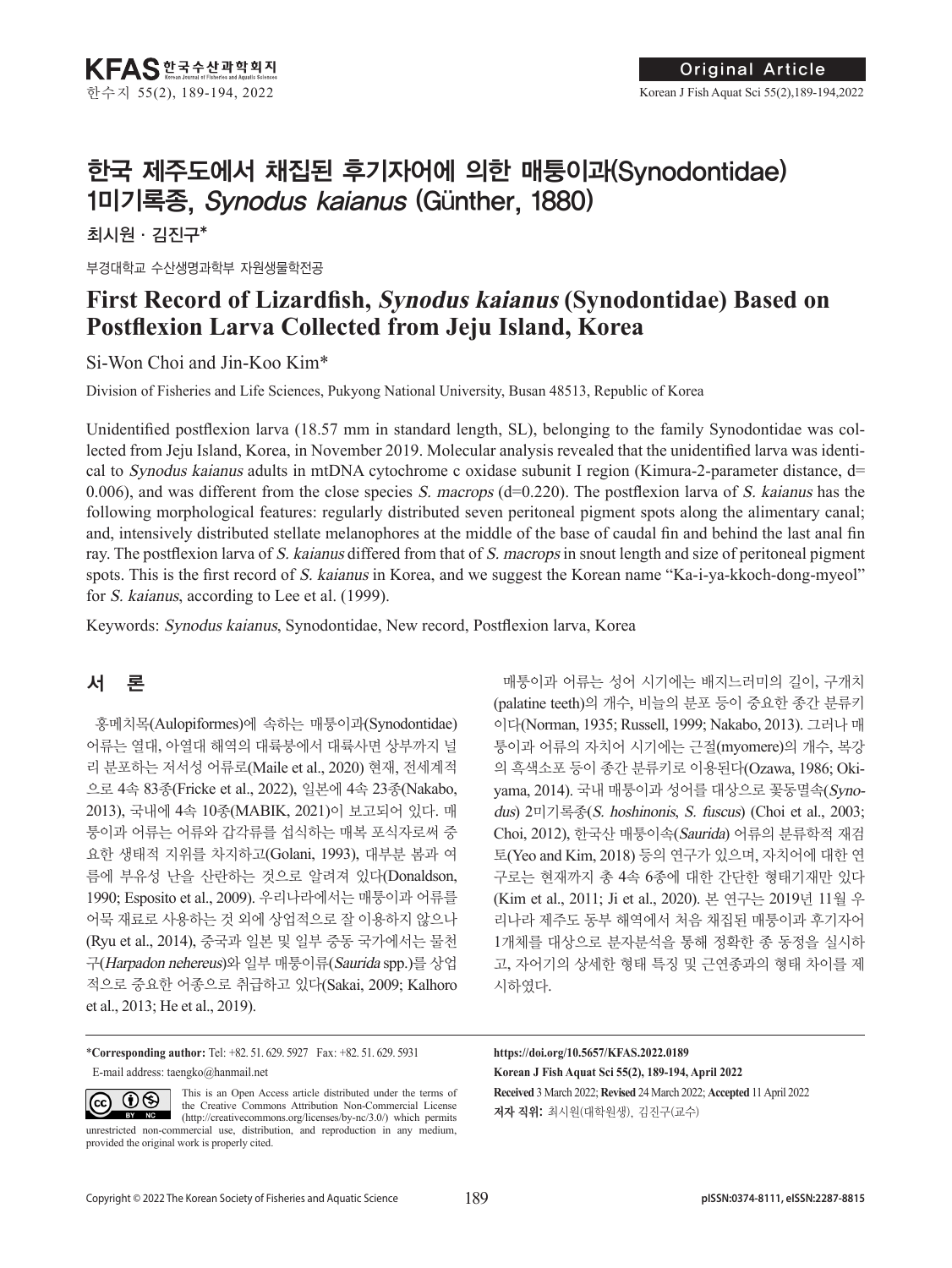## 재료 및 방법

#### 채집

본 연구에서 채집된 매퉁이과 자어 1개체는 2019년 11월에 제 주도 서귀포시 성산읍 동부 해역에서 RN80네트(망구 80 cm, 망목 330 µm)를 이용하여 채집되었다(Fig. 1). 채집된 시료는 현장에서 즉시 99% 에틸알콜 용액에 보존하였으며, 부경대학 교(Pukyong National University, PKU)로 운반 후 정밀 동정 하였다. 최종적으로 시료는 국립해양생물자원관(National Marine Biodiversity Institute of Korea, MABIK)에 등록 및 보관 하였다.

## 형태분석

자어의 부위별 용어와 명칭은 Ozawa (1986), Kim et al. (2011)와 Okiyama (2014)을 참고하였고 계수형질 6개[등지느 러미(dorsal fin rays), 뒷지느러미(anal-fin rays), 가슴지느러미 (pectoral fin rays), 배지느러미(pelvic fin rays), 꼬리지느러미 (caudal fin rays), 복강 흑색소포(peritoneal pigment spots)]와 계측형질 13개[전장(total length), 체장(standard length, SL), 항문전장(preanus length), 체고(greatest body depth), 미병고 (caudal peduncle depth), 두장(head length), 안경(orbit diameter), 문장(snout length), 등지느러미 기점 거리(predorsal fin length), 가슴지느러미 기점 거리(prepectoral length), 배지느러 미 기점 거리(prepelvic length), 뒷지느러미 기점 거리(preanal fin length), 복강 흑색소포 직경(peritoneal pigment spots diameter)]를 측정하였다. 외부형태는 입체 해부현미경(SZH16; Olympus, Tokyo, Japan)을 이용하여 관찰하고, 현미경용 사진 촬영장치(Active measure program, Mosaic 2.0; Fuzhou Tucsen Photonics, Fuzhou, China)를 이용하여 0.01 mm까지 측정 한 뒤 스케치하였다. 측정값은 체장과 두장 및 안경에 대한 비율 값(%)으로 변환하여 나타냈다.

#### 분자분석

수다꽃동멸과 미동정된 매퉁이과 자어 각각 1개체의 total DNA는 오른쪽 눈알로부터 제조사의 protocol을 따라, DNA exraction kit (Bioneer, Dajeon, Korea)를 이용하여 추출하 였다. 추출된 total DNA는 PCR (polymerase chain reaction) 실험 전까지 -18°C에 냉동 보관하였다. Mitochondrial DNA (mtDNA) Cytochrome oxidase subunit I (COI)영역의 증폭을 위해 FishF2 (5′- TCG ACT AAT CAT AAA GAT ATC GGC AC - 3′) 와 FishR2 (5′-ACT TCA GGG TGA CCG AAG AAT CAG AA-3′) primer를 이용하였다(Ward et al., 2005). PCR은 10X PCR buffer 2 µL, 2.5 mM dNTP 1.6 µL, F-primer 0.5 µL, R-primer 0.5 µL, Ex Taq polymerase 0.1 µL, 3차증류수 13.3 µL를 섞은 PCR mixture에 total DNA 2 µL를 첨가하여 20 µL volume을 맞춘 후 thermal cycler (MJ mini PCT-1148;



Fig. 1. Map showing the sampling area of postflexion larva of Synodus kaianus.

Bio-rad, Hercules, CA, USA)를 이용하여 다음과 같은 조건에 서 수행하였다[Initial denaturation 95°C에서 5분; PCR reaction 35 cycles (denaturation 94°C에서 30초, annealing 54°C 에서 45초, extension 72°C에서 1분), final extension 72°C에 (B)서 7분]. 반응이 완료된 PCR products로부터 염기서열은 ABI 3730XL sequencer (Applied Biosystems Inc., Waltham, MA, USA)에서 ABI bigdye terminator cycle sequencing ready reaction kit v3.1 (Applied Biosystems Inc.)를 이용해 얻어졌다. 얻어진 염기서열은 National Center for Biotechnology Information (NCBI)에 등록하여 등록번호를 부여받았다(MABIK PI00058308, OM756752; PKUI 993, OM756753). 또한, MtDNA COI 염기서열은 BioEdit version 7 (Hall, 1999)의 clustal W (Thompson et al., 1994)를 이용하여 정렬하였다. 유 전거리는 MEGA 6 프로그램(Tamura et al., 2013)을 이용하여 Kimura-2-parameter model (Kimura, 1980)로 계산하고 근린 결합수(neighbor joining tree)는 1,000번의 bootstrap을 수행하 여 작성하였다. 근린결합수 내에서 염기서열을 비교하기위해 NCBI에 등록된 Synodus kaianus (MW287660), 수다꽃동멸 (Synodus macrops, MW287662), 꽃동멸(Synodus variegatus, AY524977), 주홍꽃동멸(Synodus hoshinonis, MK777116), 히메치(*Hime japonica*, KU199129)의 mtDNA COI영역 염기 서열을 사용하였다. 40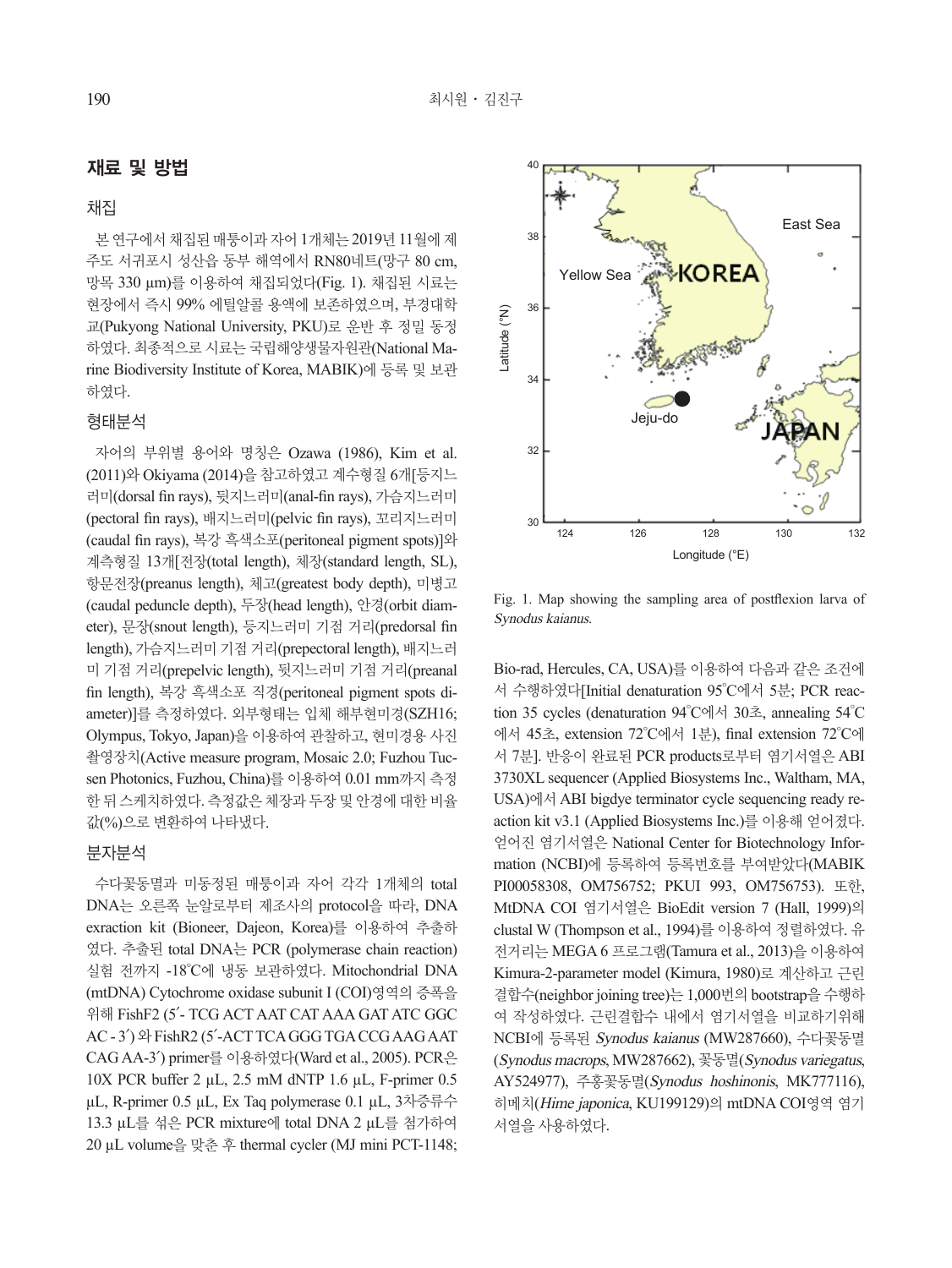## 결 과

#### Synodus kaianus (Günther, 1880) (Table 1; Fig. 2A)

(Korean name: Ka-i-ya-kkoch-dong-myeol)

Saurus kaianus Günther, 1880: 50 (type locality; Kai Islands, Indoesia)

Synodus kaianus: Cressey, 1981: 25 (Arafura Sea; Western Australia, Australia; South China Sea; Kumanonada Sea and Tosa Bay, southern Japan; Hawaiian Islands); Waples and Randall, 1988: 197 (Hawaii); Lee et al., 1999: 84 (East China Sea); Hutchins, 2001: 20 (Western Australia); Shinohara et al., 2001: 300 (Japan); Nakabo, 2002: 357 (Japan); Mundy, 2005: 201 (Hawaii); Shinohara et al., 2005: 409 (East China Sea); Nakabo, 2013: 419 (Japan); Larson et al., 2013: 47 (Northern Territory, Australia); Ho et al., 2016: 141 (New Caledonia)

#### 관찰 표본

표본번호 MABIK PI00058308 (이전번호, PKU 62957), 18.57 mm SL, 2019년 11월, 제주특별자치도 서귀포시 성산 읍, RN80 네트.

#### 비교 표본

수다꽃동멸, 표본번호 PKUI 993, 19.93 mm SL, 2019 년 11 월, 제주특별자치도 서귀포시 성산읍, RN80 네트.

#### 형태 기재

매퉁이과 자어 1개체의 계수 및 계측형질은 Table 1에 나타냈 다. 본 개체는 척색말단(notochord tip) 굴곡이 완료되었고 하미 축골(hypural)이 발달하였으며 등지느러미 연조가 정수에 달하 지 못하여 후기자어 시기에 해당되었다. 체형은 가늘고 길며 체 고는 낮고 항문은 몸의 중앙보다 뒤에 위치하였다(항문장은 체 장의 79.7%). 전뇌부(forebrain)와 중뇌부(midbrain) 및 후뇌부 (hindbrain)의 경계는 명확하였다. 눈은 크고 원형에 가까우며 직경은 문장과 거의 일치하고 주둥이 끝은 다소 뾰족하였다. 윗 턱은 아래턱보다 돌출되어 있고, 주상악골(maxillary)의 후단은 눈의 중앙에 도달하며, 눈의 앞쪽으로 두 쌍의 비공(nasal pore) 이 있었다. 소화관을 따라 7개의 원형에 가까운 복강 흑색소포 (peritoneal pigment spots)가 일정한 간격을 두고 열을 이루고 모든 복강 흑색소포의 직경은 안경의 65%를 넘지 않았다. 견대 (pectoral girdle)의 기부 앞에 제1 복강 흑색소포가 위치하고 제 2 복강 흑색소포는 가슴지느러미 연조의 끝보다 뒤에 위치하며 요대(pelvic girdle) 원기 뒤에 제3 복강 흑색소포가 존재하였다. 뒷지느러미 마지막 연조 뒤에 작고 짙은 방사상 흑색소포가 존 재하며, 꼬리지느러미 기저 중앙에는 밀집된 상태로 연조를 따 라 흑색소포가 분포하였다. 지느러미는 모두 연조로 이루어져 있고 등지느러미 원기는 발달하기 시작했으나 육안으로는 관찰

이 어려웠다. 가슴지느러미, 뒷지느러미 및 꼬리지느러미 주연 조(principal caudal ray)는 정수에 도달하였으며 꼬리지느러미 상, 하부 부속연조(procurrent caudal ray)가 출현하기 시작하였 다(Table 1, Table 2, Fig. 2A, 2B).

#### 분자 분석

매퉁이과 후기자어 1개체의 분자동정을 위해 mtDNA COI 영 역을 증폭하여 520 bp의 염기서열을 확보하였다. 확보한 염기 서열을NCBI에 등록된 꽃동멸속 4종 및 외집단의 염기서열과 비교 분석하였다. 그 결과, 매퉁이과 후기자어 1개체는 Syno-

Table 1. Measurements and counts of Synodus kaianus and S. macrops

|                                                  | S. kaianus                 | S. macrops<br><b>PKUI 993</b> |
|--------------------------------------------------|----------------------------|-------------------------------|
|                                                  | <b>MABIK</b><br>PI00058308 |                               |
| Stage                                            | Postflexion                | Postflexion                   |
| Total length (mm)                                | 20.29                      | 21.32                         |
| Standard length (SL, mm)                         | 18.57                      | 19.93                         |
| Counts                                           |                            |                               |
| Dorsal fin rays                                  | <b>Bud</b>                 | Bud                           |
| Anal fin rays                                    | 10                         | 10                            |
| Pectoral fin rays                                | 11                         | 12                            |
| Pelvic fin rays                                  | <b>Bud</b>                 | <b>Bud</b>                    |
| Caudal fin rays                                  | $2+10,10+2$                | $5+10,9+5$                    |
| Measurements (% of SL)                           |                            |                               |
| Preanus length                                   | 79.7                       | 77.5                          |
| Head length (HL)                                 | 13.9                       | 16.4                          |
| Predorsal fin length                             |                            |                               |
| Prepectoral length                               | 15.3                       | 16.8                          |
| Prepelvic length                                 | 29.8                       | 28.7                          |
| Preanal fin length                               | 80.3                       | 78.8                          |
| Body depth                                       | 5.5                        | 6.7                           |
| Caudal peduncle depth                            | 3.2                        | 4.2                           |
| Measurements (% of HL)                           |                            |                               |
| Eye diameter (ED)                                | 32.1                       | 30.8                          |
| Snout length                                     | 30.1                       | 22.5                          |
| Measurements (% of ED)                           |                            |                               |
| 1 <sup>st</sup> peritoneal pigment spot diameter | 51.9                       | 56.6                          |
| 2 <sup>nd</sup> peritoneal pigment spot diameter | 44.8                       | 61.7                          |
| 3rd peritoneal pigment spot diameter             | 47.4                       | 77.7                          |
| 4 <sup>th</sup> peritoneal pigment spot diameter | 57.1                       | 78.6                          |
| 5 <sup>th</sup> peritoneal pigment spot diameter | 64.9                       | 81.7                          |
| 6 <sup>th</sup> peritoneal pigment spot diameter | 63.5                       | 83                            |
| 7 <sup>th</sup> peritoneal pigment spot diameter | 63.5                       | 77.8                          |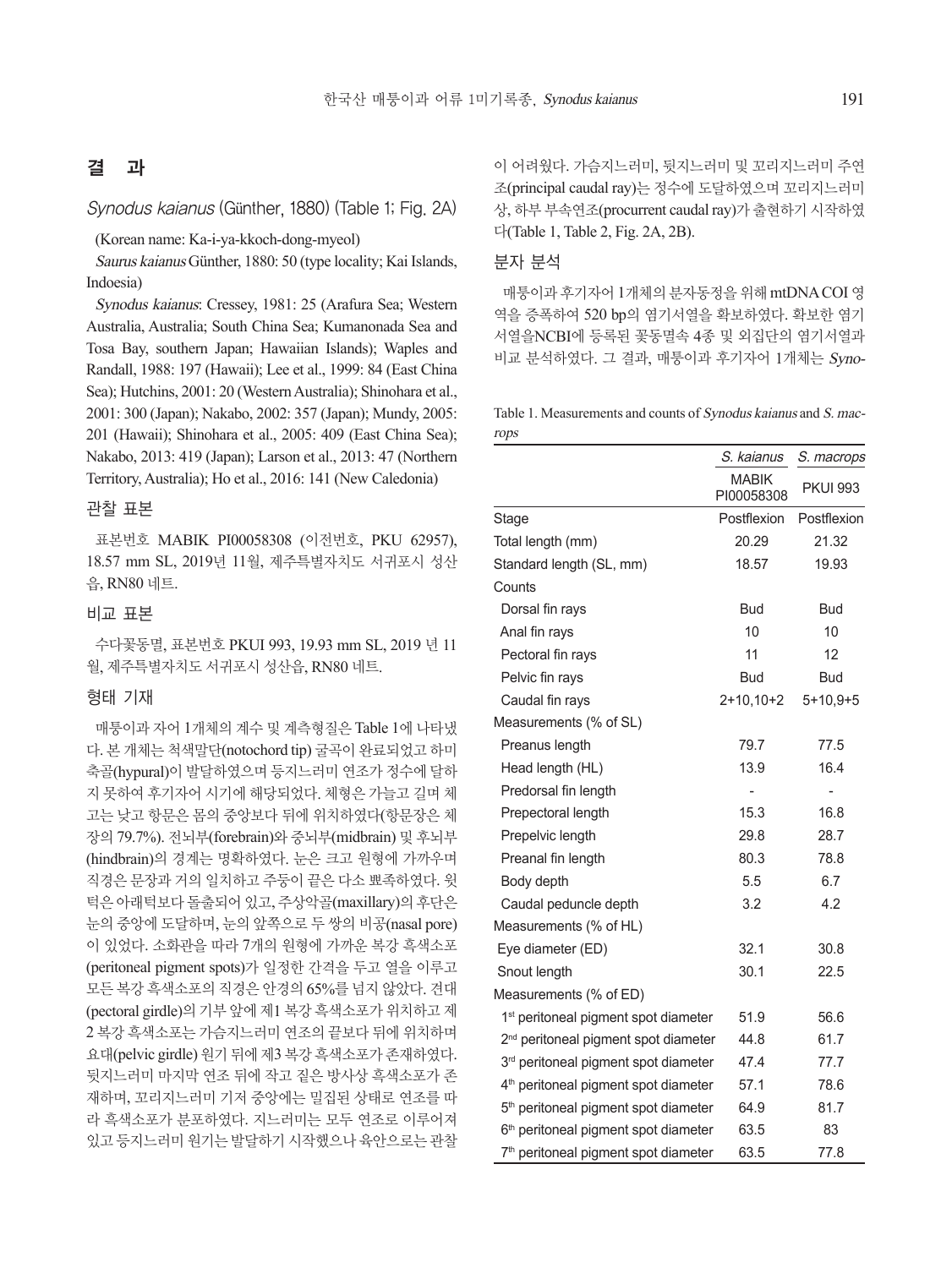

Fig. 2. Photo (A) and illustration (B) of postflexion larva of Synodus kaianus (MABIK PI00058308, 18.57 mm SL), photo (C) of postflexion larva of S. macrops (PKUI 993, 19.93 mm SL). Scale bars=1.0 mm.

dus kaianus 성어와 유전거리 0.006으로 거의 일치하였다. 그 다음으로 *S. macrops*와 유전거리 0.22, *S. variegatus*와 유전거 리 0.249 그리고 S. hoshinonis 와 유전거리 0.255로 유집되었 고 외집단 *Hime japonica*와는 유전거리 0.277로 가장 멀리 유 집되었다(Fig. 3).

#### 분포

한국 제주도 동부 해역(본 연구), 일본(Cressey, 1981; Shinohara et al., 2001), 호주 서부 및 북부(Hutchins, 2001; Larson et al., 2013), 하와이(Mundy, 2005), 뉴칼레도니아(Ho et al., 2016), 동중국해(Shinohara et al., 2005), 남중국해(Cressey,

Table 2. Comparison of peritoneal pigment spots of postflexion larval stage of Synodus and Trachinocephalus species in Northwest Pacific

| <b>Species</b>            |               |                            | Number<br>of pigment<br>spots |
|---------------------------|---------------|----------------------------|-------------------------------|
| Synodus kaianus           | Present study | <b>MABIK</b><br>PI00058308 |                               |
| S. macrops                |               | <b>PKUI 993</b>            |                               |
| S fuscus                  | Ozawa (1986)  |                            | >10                           |
| S. dermatogenys           |               |                            | >10                           |
| Trachinocephalus<br>myops |               |                            | 6                             |



Fig. 3. Neighbor joining tree based on partial mitochondrial DNA COI sequences, showing the relationships among four Synodus species and one outgroup Hime japonica. The tree was constructed using the kimura 2-parameter model and 1,000 bootstrap replications. The superscripts indicate NCBI registration number and voucher specimen number, respectively. The bottom bar indicates a genetic distance of 0.02.

1981) 등의 인도-태평양 해역에 넓게 분포하며 조하대부터 수 심 326 m까지의 해저바닥에 서식한다(Mundy, 2005).

## 고 찰

2019년 11월 제주도 동부 해역에서 채집된 자어 1개체는 형 태분석 결과, 가늘고 긴 체형에 몸의 후반에 위치하는 항문과 소 화관을 따라 존재하는 큰 원형 복강 흑색소포열 및 미부 배쪽면 의 흑색소포를 가져 매퉁이과에 속하였다. 또한, 자어 1개체는 꼬리지느러미 기저부에 흑색소포를 가지고, 배지느러미 원기 뒤에 제3 복강 흑색소포를 가지는 점에서 꽃동멸속(Synodus) 으로 분류되었다. 분자분석을 수행한 결과, 자어는 S. kaianus 성어와 COI영역에서 0.6% 차이를 나타내었다. COI 영역에서 2% 이내의 차이는 종내 변이로 간주되므로(Ward, 2009), 본 종 은 형태 및 분자 연구 결과에 따라 우리나라에서 처음 보고되 는 꽃동멸속 미기록종인 S. kaianus로 동정되었다. S. kaianus 는 일본의 Kumanonada Sea, Tosa Bay, Hyuganada Sea와 동 중국해에서 보고되었고 최근에는 Suruga Bay에서 첫 보고가 있었다(Nakabo, 2013; Iwatsuki et al., 2017; Hata and Nakae, 2021).

본 연구에서 S. kaianus 후기자어는 동속의 근연종인 수다꽃 동멸(S. macrops) 후기자어(PKUI 993)와 체형, 계측형질 및 지 느러미의 형성에서 유사한 특징을 보였고 특히 복강 흑색소포 가 7개로 같았다(Table 2). 하지만 체장에 대한 문장의 비율값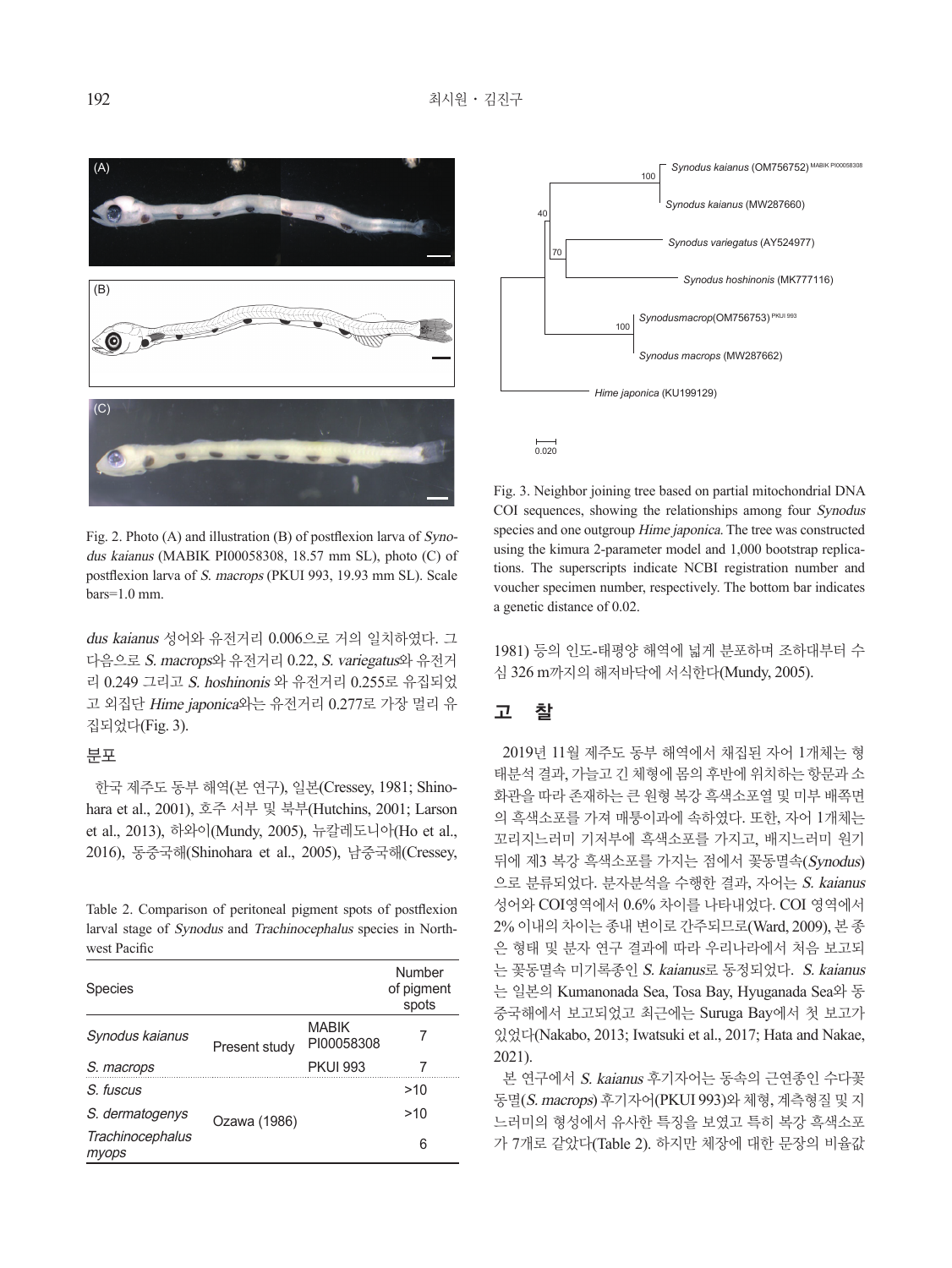(MABIK PI00058308, S. kaianus, 30.1%; PKUI 993, S. macrops, 22.5%)과 안경에 대한 복강 흑색소포 직경의 평균 비율값 (MABIK PI00058308, S. kaianus, 56.1%; PKUI 993, S. macrops, 69.5%)에서 잘 구분되었다(Table 1).

북서태평양의 매퉁이과 자치어에 대한 Ozawa (1986)의 연구 에 의하면, 소화관을 따라 길게 열을 이루며 존재하는 원형의 흑 색소포 개수가 매퉁이과 자치어의 주요 식별형질로 알려져 왔 다. Ozawa (1986)는 황매퉁이속(Treachincephalus), 꽃동멸속 (Synodus) 및 매퉁이속(Saurida)의 3속이 자치어 시기에 항문 전 막지느러미(preanal finfold)에 의해 구분된다고 주장하였다. 즉, 항문 전 막지느러미가 황매퉁이속과 꽃동멸속에는 있지만, 매퉁이속에는 없다. 한편, 황매퉁이속과 꽃동멸속은 복강 흑색 소포 개수로 구분되는데 황매퉁이속은 6개 이하인 반면 꽃동 멸속은 7개 이상을 가진다(Ozawa, 1986). 꽃동멸속(Synodus) 의 종간 주요 분류형질에는 복강 흑색소포 개수와 복부 근절 (abdominal myomere) 개수가 있는데, 7개의 복강 흑색소포를 가진 꽃동멸속 자치어에는 수다꽃동멸(S. macrops)이 있고 모 래꽃동멸(S. fuscus)와 S. dermatogenys는 10개 이상의 복강 흑 색소포를 가져 이 2종에 대해서는 복부근절의 개수(S. fuscus, 41–43개; S. dermatogenys, 47–53개)가 종간 형태적 차이로 알 려져 있다(Table 2; Ozawa, 1986; Okiyama, 2014). 그러나, 본 연구에서 S. kaianus 역시 수다꽃동멸과 마찬가지로 7개의 복 강 흑색소포를 가져 꽃동멸속 내 종간 분류형질로는 부적합해 보인다. 본 연구에서는 수다꽃동멸 후기자어와 S. kaianus후기 자어를 구분하는 식별형질로 문장과 복강 흑색소포의 직경을 새롭게 제안한다. 즉, 후기자어기에 S. kaianus는 문장이 두장 의 30%, 복강 흑색소포의 직경이 안경의 44–64%인 반면, 수 다꽃동멸은 문장이 두장의 22%, 복강 흑색소포의 직경이 안 경의 56–83%이다. 이처럼 초기생활사 단계에서 유사한 형태 를 가진 종들을 분자동정 없이 형태만으로 동정할 경우 오동 정 사례를 발생시켜 종의 시공간적 분포 밀도를 왜곡하고 나아 가 종의 전체 생활사를 이해하는데 부정적인 영향을 미칠 수 있 다(Puncher et al., 2015). 따라서 최근까지 매퉁이과 자치어의 주요 분류형질로 사용되어온 복강의 흑색소포(Ozawa, 1986; Okiyama, 2014)는 속 수준에서 충분히 사용가능한 분류형질 로 보이나, 종 수준에서의 분류형질에 대해서 세심한 재검토가 필요할 것으로 사료된다.

Lee et al. (1999)에 의하면 동중국해산 S. kaianus성어를 형 태 기재하면서 S. kaianus의 근연종인 수다꽃동멸과는 윗턱과 아래턱의 상대적인 위치로 구분할 수 있다고 하였다(S. kaianus 는 위턱의 앞 끝이 아래턱보다 돌출됨 vs 수다꽃동멸은 위턱 과 아래턱의 앞 끝이 동일함). S. kaianus의 국명으로 Lee et al. (1999)이 처음 제안한 "카이야꽃동멸"을 따를 것을 제안한다.

### 사 사

이 논문은 2022년 국립해양생물자원관(2022M01100)의 재

원으로 수행된 연구입니다. 논문을 세심하게 검토해주신 심사 위원께 감사드립니다.

#### References

- Choi Y, Oh JK and Ra HK. 2003. Fish fauna of the Southern Coastal Waters in Jeju-do, Korea. Korean J Ichthyol 15, 120- 126.
- Choi Y. 2012. First record of the lizardfishes, *Synodus fuscus* (Synodontidae, Aulopiformes) from Korea. Korean J Ichthyol 24, 311-313.
- Cressey R. 1981. Revision of Indo-west Pacific lizardfishes of the genus *Synodus* (Pisces: Synodontidae). Smithsonian Contrib Zool 342, 1-53. https://doi.org/10.5479/ si.00810282.342.
- Donaldson TJ. 1990. Lek-like courtship by males, and multiple spawnings by females of *Synodus dermatogenys* (Synodontidae). Jpn J Ichthyol 37, 292-301. https://doi.org/10.11369/ jji1950.37.292.
- Esposito V, Battaglia P, Castriota L, Finoia MG, Scotti G and Andaloro F. 2009. Diet of Atlantic lizardfish, *Synodus saurus* (Linnaeus, 1758) (Pisces: Synodontidae) in the central Mediterranean Sea. Sci Mar 73, 369-376. https://doi. org/10.3989/scimar.2009.73n2369.
- Fricke R, Eschmeyer WN and Fong JD. 2022. Eschmeyer's catalog of fishes: genera/species by family/subfamily. San Francisco (California Academy of Sciences). Retrieved from http://researcharchive.calacademy.org/research/ichthyology/catalog/SpeciesByFamily.asp on Apr 5, 2022.
- Golani D. 1993. The biology of the Red Sea migrant, *Saurida undosquamis* in the Mediterranean and comparison with the indigenous confamilial *Synodus saurus* (Teleostei: Synodontidae). Hydrobiologia 271, 109-117. https://doi. org/10.1007/BF00007547.
- Günther A. 1880. Report on the shore fishes procured during the voyage of H. M. S. Challenger in the years 1873-1876. In: Report on the scientific results of the voyage of H. M. S. Challenger during the years 1873-76. Thomson CW, Murray J, Nares GS, Thomson FT, eds. Zool 1, 1-82.
- Hall TA. 1999. BioEdit: A user-friendly biological sequence alignment editor and analysis program for windows 95/98/ NT. Nucleic Acids Symp Ser 41, 95-98.
- Hata H and Nakae M. 2021. First record of the lizardfish *Synodus kaianus* (Teleostei: Aulopiformes: Synodontidae) from Suruga Bay, Japan. Biogeography 23, 25-29. https://doi. org/10.11358/biogeo.23.25.
- He X, Li J, Shen, C, Shi Y, Feng C, Guo J, Yan Y and Kang B. 2019. Length-weight relationship and population dynamics of bombay duck (*Harpadon nehereus*) in the Min River Estuary, East China Sea. Thalassas 35, 253-261. https://doi. org/10.1007/s41208-018-0117-7.
- Ho HC, Chen JP and Shao KT. 2016. A new species of the liz-